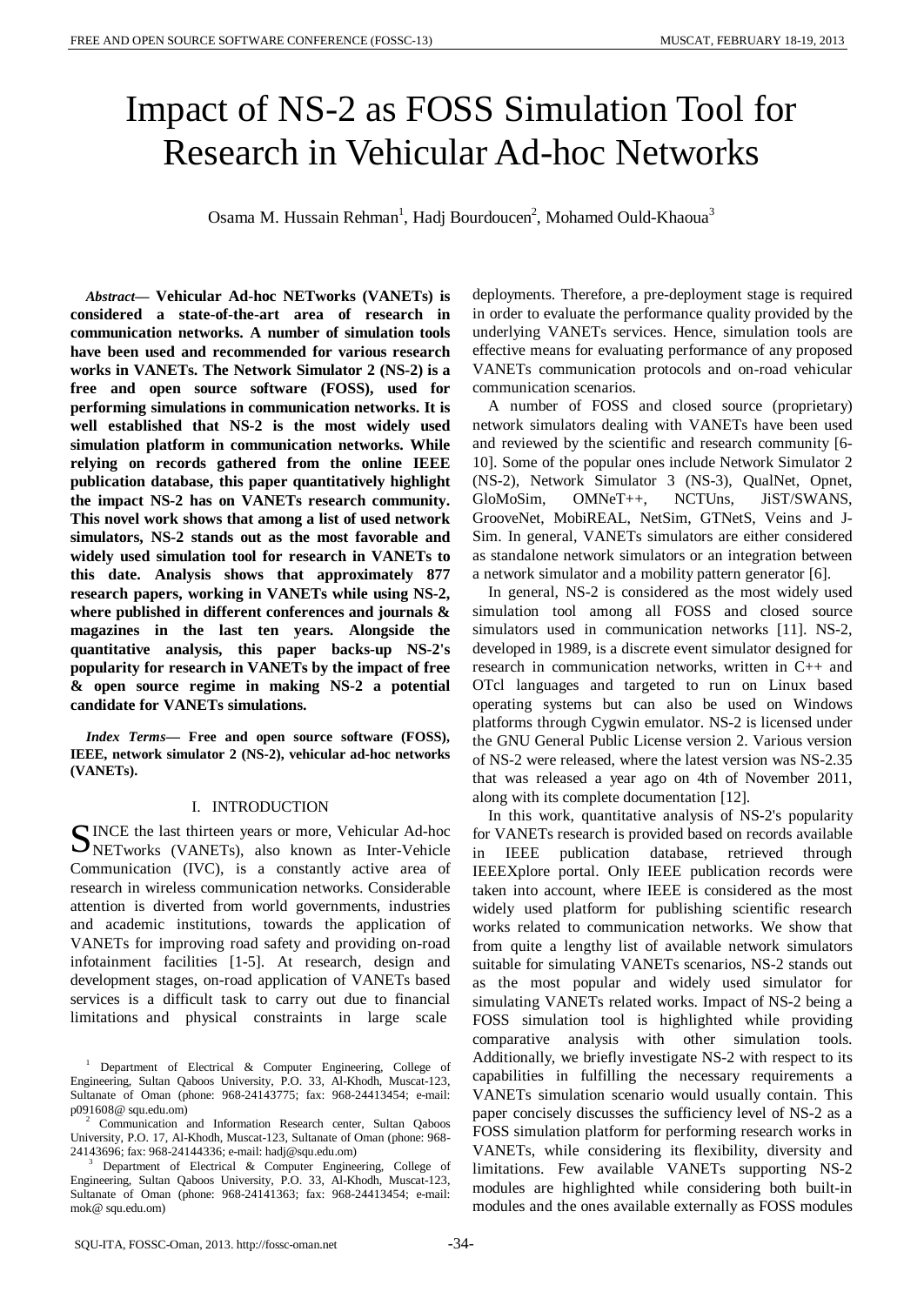on the internet. This paper shows that NS-2 has a wide range of reusable built-in modules usable in VANETs, augmented by a large number of freely available modules.

The remainder of this paper is organized as follows. Section II provides statistical-based approximate quantitative analysis of NS-2 popularity in VANETs research, along with comparative analysis with other network simulators. Section III briefly discusses major usable NS-2 modules that can be utilized with or without modifications for VANETs. In addition, another source of strength is discussed that permits NS-2 to accept vehicular mobility patterns as trace files from other free and open source mobility patter generators. Section IV gives concluding remarks on NS-2 popularity, sufficiency for performing VANETs related simulations and how it could be improved towards a much desired VANETs simulator.

#### II. NS-2 POPULARITY AMONG VANET SIMULATORS

NS-2 is a highly used simulation tool for simulating various VANETs protocols working at different layers of the communication networks model. To quantitatively highlight its popularity, a statistical analysis is presented in this section based on IEEE publication database as the most widely used research publications portal in the field of communication networks. Advance command based search queries are used in the IEEEXplore portal in order to analyze how many research papers have worked on VANETs while using NS-2 or any other network simulation platform. For case of this work, only conference proceedings and journals & magazines are taken into consideration. It is important to note that in IEEE search results, journals & magazines records are returned as a single group.

## *A. Advance Command Search Query*

A direct link to the advance command based search option at IEEEXplore digital library is provided in [13], whereas an advance search query which is among a set of all used queries, is presented in Fig. 1. All used search queries have taken into account all the possibly used technical keywords having interchangeable meanings in VANETs research papers. For VANETs, these words include VANET, intervehicle and intervehicular. In addition, both NS-2 and NS2 keywords are also used in all queries for referring to the underlying NS-2 simulator. It is to be noted that the ".PLS." seen in the queries, is an IEEEXplore customized command that denotes the plus sign "+".

Surely the query in Fig. 1 can be easily modified and utilized for searching in any discipline of research other than communication networks that fall within IEEE's publication database. Hence, through this paper we also provide this query as an advance command based search query that can meet the demands of researchers from various disciplines.

(((((((((((((()))) vanet OR vanets OR intervehicle OR intervehicular) AND (ns-2 OR ns2) ) NOT ns-3 ) NOT qualnet ) NOT opnet ) NOT glomosim) NOT nctuns) NOT omnet.PLS.,PLS.) NOT jist/swans) NOT groovenet) NOT mobireal) NOT netsim) NOT gtnets) NOT veins) NOT j-Sim) NOT swans.PLS..PLS.)

For sake of synchronization, all search process where executed on the 26th/Dec/2012, where an increase in number of records returned by the search queries will occur with passage of time. A total of fifteen known network or VANETs simulators were included in each search query as listed in Table 1, but only the results of nine simulators, given in Table 2, are included in this work. The remaining simulators were left since their returned records were very trivial, if not none.

In Table 1, simulators' licensing policies are highlighted as well which are either closed source (Proprietary), free & open source or open source but with some constraints. Due to lack of available information, few simulators are left without identifying their licensing policies. In addition, some further comments were included in Table 1 for any further clarifications seen necessary for some simulators.

| S#  | <b>Simulator</b> | <b>Licensing</b><br><b>Status</b>                                            | <b>Comments</b>                                                                                                                                                                                         |  |  |
|-----|------------------|------------------------------------------------------------------------------|---------------------------------------------------------------------------------------------------------------------------------------------------------------------------------------------------------|--|--|
| 01  | $NS-2$           | <b>FOSS</b>                                                                  | • License under GNU General<br>Public License version 2.                                                                                                                                                |  |  |
| 02  | $NS-3$           | <b>FOSS</b>                                                                  | • License under GNU General<br>Public License version 2.                                                                                                                                                |  |  |
| 03  | QualNet          | <b>Closed Source</b><br>(Proprietary)                                        | Closed source version of<br>٠<br>GloMoSim.                                                                                                                                                              |  |  |
| 04  | Opnet            | <b>Closed Source</b><br>(Proprietary)                                        |                                                                                                                                                                                                         |  |  |
| 0.5 | GloMoSim         | Copyrighted                                                                  | • Permission is provided to use,<br>copy, and modify GloMoSim<br>and its documentation for<br>education and non-commercial<br>research purposes only.                                                   |  |  |
| 06  | $OmNet++$        | Academic<br><b>Public License</b><br>(for academic<br>and non-profit<br>use) | Academic Public License rights<br>are similar to GNU General<br>Public License.<br>Retains possibility to financially<br>support development by selling<br>commercial licenses for<br>commercial users. |  |  |
| 07  | <b>NCTUns</b>    | <b>Closed Source</b><br>(Proprietary)                                        | Closed source in Feb. 2011. Sold<br>by commercial name EstiNet.                                                                                                                                         |  |  |
| 08  | JiST/SWANS       | Copyrighted                                                                  | Copyrighted under Cornell<br>Research Foundation.<br>Licensee is granted permission to<br>download, compile, execute,<br>copy, and modify Software for<br>non-commercial academic<br>purposes.          |  |  |
| 09  | $SWANS++$        | Copyrighted                                                                  | An extension to JiST/SWANS.                                                                                                                                                                             |  |  |
| 10  | <b>GrooveNet</b> |                                                                              | It is free for academic use.                                                                                                                                                                            |  |  |
| 11  | MobiREAL         |                                                                              | • Can be used for research purpose<br>and non-commercial usage.                                                                                                                                         |  |  |
| 12  | <b>NetSim</b>    | <b>Closed Source</b><br>(Proprietary)                                        |                                                                                                                                                                                                         |  |  |
| 13  | <b>GTNetS</b>    |                                                                              |                                                                                                                                                                                                         |  |  |
| 14  | Veins            | <b>FOSS</b>                                                                  | • License under GNU General<br>Public License version 2.                                                                                                                                                |  |  |
| 15  | J-Sim            | Open Source                                                                  | Released under The Academic<br>Free Licence v 2.1, certified by<br>the Open Source Initiative (OSI).                                                                                                    |  |  |

Table 1 Network simulators included in search queries.

Fig. 1 Advance command search query.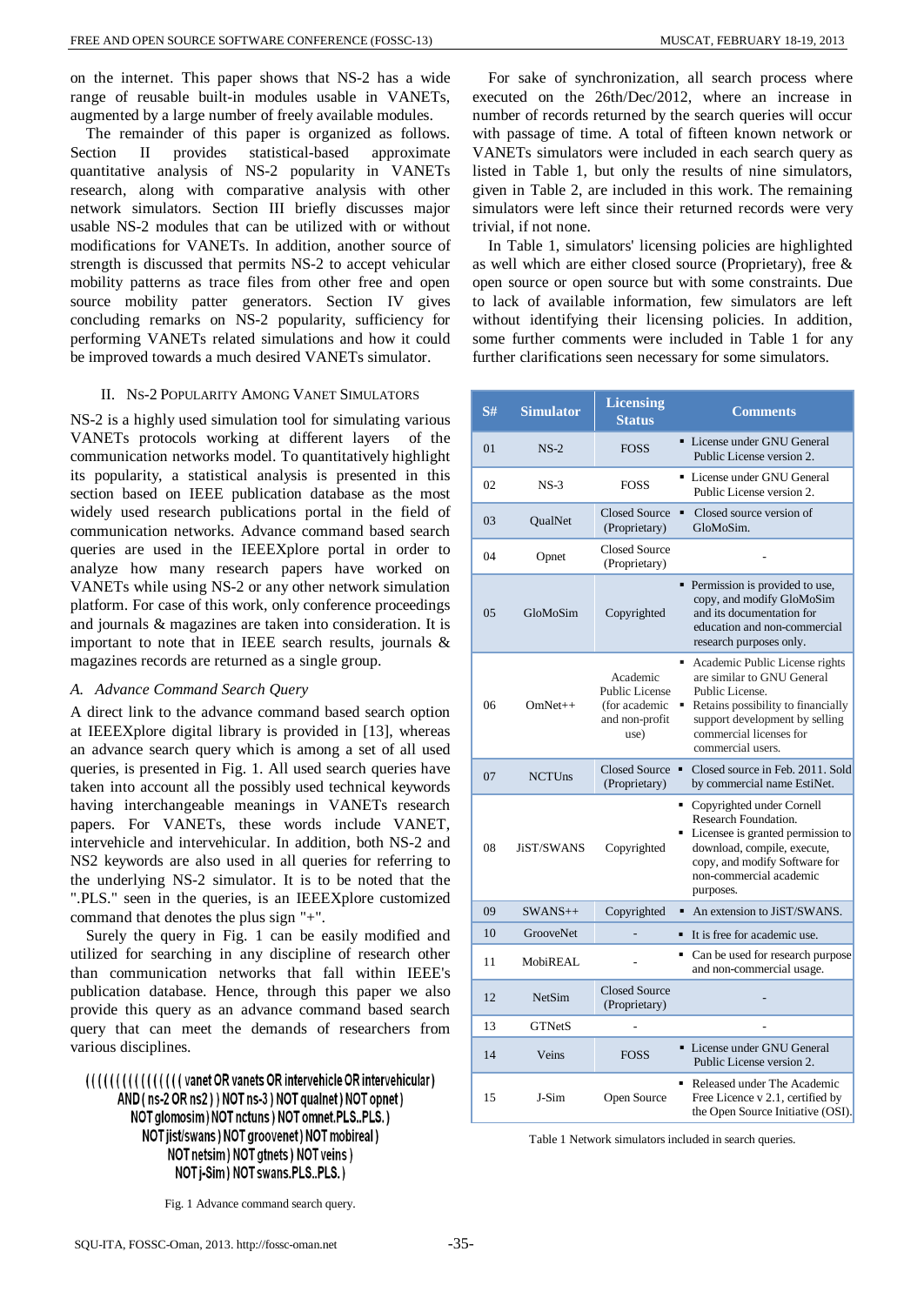| S#        | 01     | 02     | 03             | 04    | 05       | 06           | 07        | 08         | 09           |
|-----------|--------|--------|----------------|-------|----------|--------------|-----------|------------|--------------|
| Simulator | $NS-2$ | $NS-3$ | <b>QualNet</b> | Opnet | GloMoSin | <b>OmNet</b> | luns<br>Ž | Jist/SWANS | ooveNet<br>Ğ |

Table 2 Network simulators analyzed for popularity in VANETs research.

Nine search queries were executed, where all contained a common search settings of selecting "Full Text & Metadata" option. Hence, the search queries do not limit themselves to the content available in Title, Abstract, etc, but it includes the whole content of documents. On the other hand, the search queries have the following two main features included automatically:

- 1. Publication years include all available years.
- 2. Publishers source does not only include IEEE database, but all the following: IEEE, AIP, IET, AVS, MITP, IBM, VDE, BIAI and TUP.

#### *B. Quantitative Analysis of NS-2 Popularity in VANETs*

Detailed statistical results returned from nine different queries, corresponding to the nine most popular simulators used in VANETs, are presented in Table 3. It is important to understand that these results are approximate results rather than absolute, since it was near to impossible to open up each document and check the content manually. For the sake of partial verification, it is worth mentioning that in each occasion of search, one to ten documents were randomly opened and checked manually. This proved to be successful in all search process while excluding very few records.

As shown in Table 3, NS-2 clearly surpasses all other simulators with respect to its usage in both conferences and journals & magazines. QualNet usage for VANETs research has recorded noticeable usage as well, placing it in the second place in the list. But based on the achieved results, NS-2 usage surpassed that of QualNet by around seven and twelve times more for conferences and journals & magazines publications, respectively. More interestingly, NS-2 alongside GloMoSim and Opnet, are one of the first used simulators in research areas of VANETs, identified by "Publication year" column in Table 3.

NS-2 standing out firmly with a total scored publications of 877, including 751 conference and 126 journals & magazines, shows a significant impact on the research area of VANETs in the last ten years, i.e. from 2003 to 2012. Naturally speaking, conference publications exceed a lot compared to that of journals & magazines publications, but a record of 126 journals & magazines publications for NS-2 further cements the significant impact NS-2 had throughout the years in VANETs research.

A bar chart graphical representation of the achieved statistical results is given in Fig. 2, where it shows the significant usage difference among NS-2 and all other highlighted network simulators. It's like a putting skyscraper alongside few story buildings! As it can be seen from Fig. 2 and Table 3 that while using NS-2, the number of journals & magazines published papers alone exceeds the total publications of that for the runner-up QualNet. These statistics, charts and their corresponding analysis show that NS-2 has a major impact on the research field of VANETs, not just recently but since the birth of VANETs research, despite NS-2 being a FOSS simulation tool with still ongoing modifications and bugs removal process.

Another worth highlighting point is the rapid popularity and acceptance that NS-2's successor, Network Simulator 3 (NS-3) is gaining. NS-3 also possesses the quality of being FOSS simulation platform. Only in the span of three years, 2009 to 2012, forty eight publications were recorded in IEEE publication database which obviously contained a higher weight for conference papers publications. But again, with these figures, the impact of a simulation tool being a successor of NS-2 and FOSS in nature can be felt and is expected to excel its presence along upcoming years.

For readers' curiosity, the famous MATLAB simulation tool has not been including in the search queries. Whereas, MATLAB based VANETs research works returned significant number of publication records, with a total of more than 200 publications. But, it also has been observed that a significant portion of the returned records were related to research works at the physical layers of VANETs communication systems, control theory within VANETs and VANETs communication modeling. Whereas, the scope of this paper is only limited to research works related to communication network layers of VANETs.

| Simulator        | Conference  | Journal $\&$<br>Magazine | Total<br>Publication | Publication<br>Year |
|------------------|-------------|--------------------------|----------------------|---------------------|
| $NS-2$           | 751         | 126                      | 877                  | $2003 - 2012$       |
| <b>OualNet</b>   | 101         | 10                       | 111                  | $2006 - 2012$       |
| Opnet            | 65          | 6                        | 71                   | $2000 - 2012$       |
| $OmNet++$        | 64          | 4                        | 68                   | $2007 - 2012$       |
| <b>NCTUns</b>    | 52          | $\mathfrak{D}$           | 54                   | $2005 - 2012$       |
| $NS-3$           | 40          | 8                        | 48                   | 2009 - 2012         |
| GloMoSim         | 39          | 3                        | 42                   | $2003 - 2012$       |
| JiST/SWANS       | 33          | 6                        | 39                   | $2007 - 2012$       |
| <b>GrooveNet</b> | $\mathbf Q$ | 3                        | 12                   | $2007 - 2012$       |

Table 3 Approximate total number of conference and journals & magazines papers published while using underlying simulation tools.



Fig. 2 Approximate usage of network simulators in VANETs research published in IEEE conferences and journals & magazines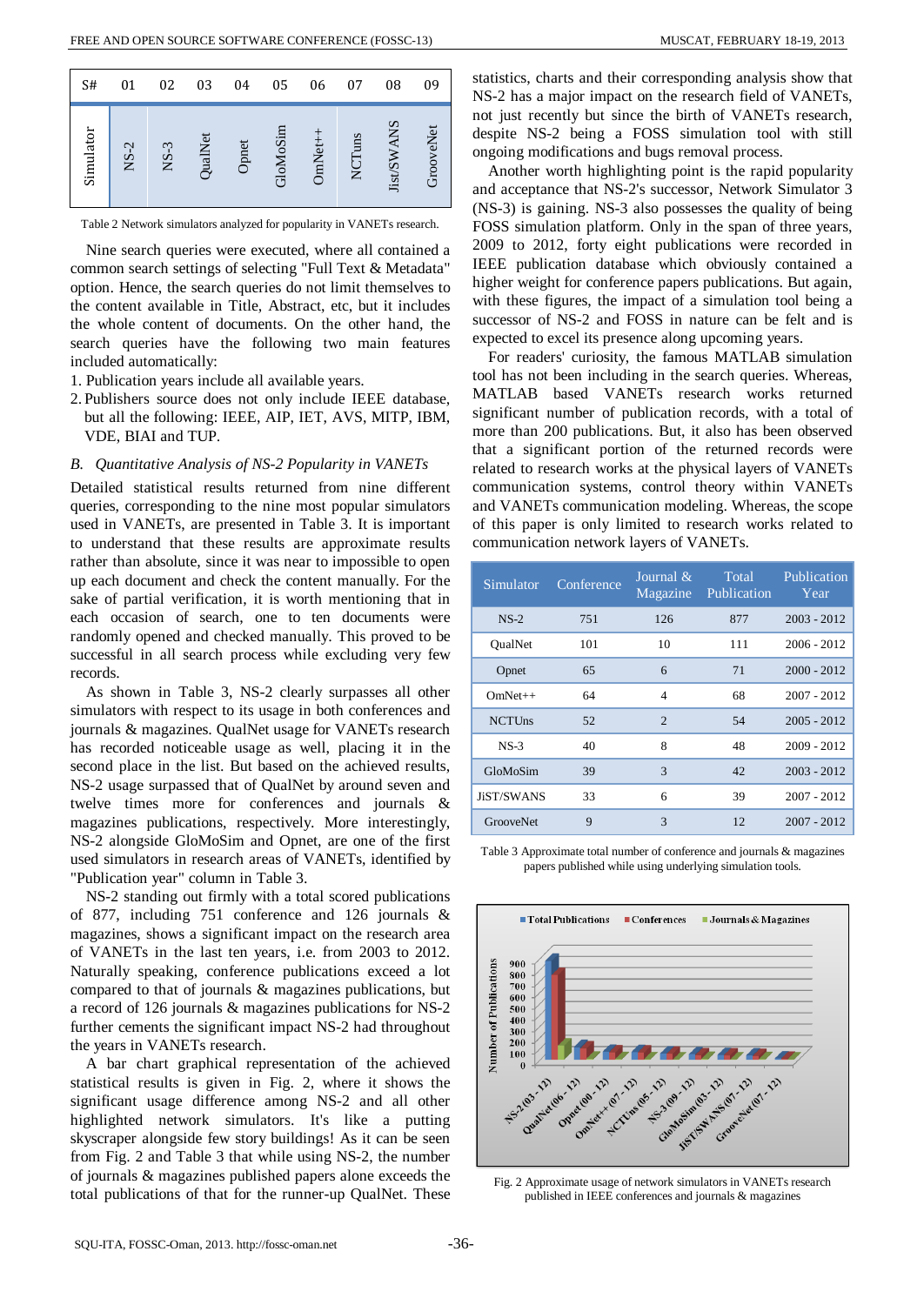## III. NS-2: MODULES SUPPORT FOR VANET RESEARCH, COMPATIBILITY WITH MOBILITY GENERATORS & **DEFICIENCIES**

## *A. NS-2 Supportive Modules for Research in VANETs*

NS-2 supports wireless networking modules alongside wired networking modules. For the case of VANETs, proper wireless connectivity and nodes mobility are the main concerns that a simulator should be investigated, and NS-2 has the capability to provide both facilities for VANETs protocol developers, either as built-in modules or as an extension. Besides that a number of communication protocols, related to transport, network and data-link layers are supported as built-in modules that augments NS-2 capability as a simulator for VANETs. Protocols in NS-2 are usually referred to as "Agents" capable of performing a certain task. Some of the built-in protocols that can be used for VANETs include constant bit rate (CBR), transmission control protocol (TCP), user datagram protocol (UDP) and internet protocol (IP). In addition, a number of Mobil Ad Hoc Networks (MANETs) supportive routing protocols are included as a built-in components in NS-2, including Ad hoc On-demand Distance Vector (AODV), Ad hoc Ondemand Multiple Distance Vector (AOMDV), Dynamic Source Routing (DSR) and Destination-Sequenced Distance Vector (DSDV). Unfortunately, direct usage of the underlying MANETs routing protocols is not possible due to the occurrence of principle characteristic differences between MANETs and VANETs [14]. On the other hand, modified versions of the available MANETs protocols may be employed in VANETs simulation scenarios, hence saving time in building up protocols from scratch.

NS-2 implements both time division multiple access (TDMA) and IEEE 802.11 medium access control (MAC) protocols. NS-2, with its latest version, i.e. NS-2.35, has two built-in IEEE 802.11 MAC modules, the Mac802\_11 and its extension Mac802\_11Ext classes. The availability of these two module is another plus point for NS-2 to be supportive for VANETs related simulation works, where both modules can be configured through OTcl scripts to its various standards including IEEE 802.11(a,b,g,n and p). Conversely, NS-2 has built-in modules for wireless personal area networks (SPAN), identified as IEEE 802.15 standard. But, it is worth mentioning the most of the research works consider IEEE 802.11 as the wireless access mechanism in VANETs, as compared to other wireless medium access mechanism, such as WPAN technologies including Bluetooth and ZigBee. Amazingly, NS-2 also provides an OTcl script file with configurations of the IEEE 802.11p standard that was specially designed for vehicle to vehicle (V2V) or vehicle to road side units communication. The OTcl script location in NS-2.35 is provided in the following path: //~ns/tcl/ex/802.11/ IEEE802-11p.tcl, where ~ns refers to the home directory of NS-2 installation.

NS-2 also support the physical wireless layer modeling by providing built-in modules of transmitting antenna type, wireless network interface and a number of wireless channel propagation models. NS-2 has an omni-directional antenna module which is usable off the shelve and can be easily integrated in any developed VANETs scenario. Conversely, NS-2 directional antenna modules can be found as a free and open source module on the internet. Additionally, NS-2 built-in propagation channels models include FreeSpace, TwoRayGround reflection, Shadowing and Nakagami fading channel models. These models are considered as basic radio channel models, where the TwoRayGround reflection is the mostly used model in various research works.

Basic nodes' mobility patterns are supported with built-in NS-2 modules that include deterministic and random mobility patterns. The deterministic mobility is achieved by defining the destination (x, y) coordinates that falls within a pre-define topology area. Whereas the random model is defining by just enabling or disabling a random motion command.

Alongside NS-2 built-in modules, a large number of ready to use modules are developed and uploaded on the internet by diversified NS-2 users. A non-exhaustive list of NS-2 contributed codes that has not yet been integrated with NS-2 releases can be found in [15]. These codes are available as a free and open source modules, where most of them are associated with the instructions on how to add them into the underlying NS-2 simulator.

In general, most recent research works including VAENTs, require NS-2 simulation modules that are not built-in, whereas incorporating new modules require profound understanding of NS-2 architecture [11]. The FOSS regime of NS-2 allows researchers to traverse inside available built-in MANETs, IEEE 802.11, IEEE 802.15, propagation channels and nodes mobility pattern modules and carry on with the changes as necessary for their VANETs scenarios. This shows how the free and open source regime makes NS-2 easily disseminated among a large number of contributors, customizable to different scenarios' need and ease of addition and integration of new modules, which in turn are the source of NS-2 flexibility, diversity and expandability.

## *B. NS-2 Compatibility with Mobility Pattern Generators*

NS-2 has a wider spectrum of integration capability with external traffic mobility model generating tools, as compared to other network simulation tools [6]. The diversity in NS-2 compatibility with mobility patter generators provide researchers with a sense of higher confidence in using NS-2 as a free & open source tool. This gives NS-2 the leverage in becoming more desired to work with. Some of the mobility model generating tools compatible with NS-2 include CanuMobiSim, VanetMobiSim, SUMO, MOVE and CityMob. The NS-2 open source policy can help developers in tightly integrating a mobility generator to that with NS-2, such as it is done in integrating SUMO with NS-2, that produced a VANETs simulation tools known as Traffic and Network Simulation Environment (TraNS).

## *C. NS-2 Deficiencies in VANETs Research*

A number of deficiencies are observed in NS-2 as a VANETs simulator, that can be removed with the inclusion of a number of well desired modules. These desired modules could be worked on and integrated as future free and open source NS-2 modules. For VANETs researcher, many limitations exists in current built-in NS-2 modules, but we will limit our discussion for few main ones that can be